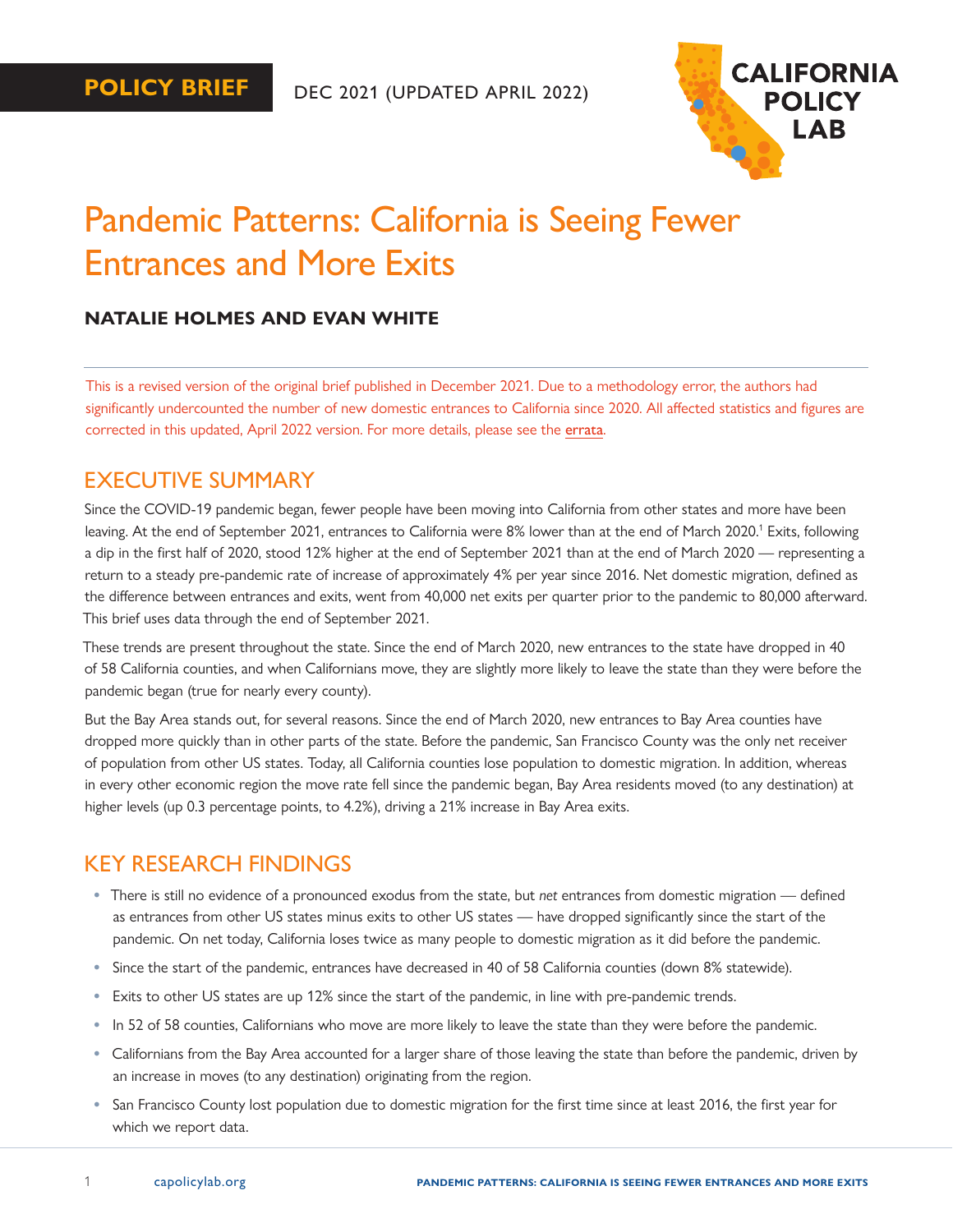# <span id="page-1-0"></span>POPULATION MATTERS

Following the 2020 decennial Census, California is slated to [lose a congressional seat](https://calmatters.org/politics/2021/04/california-congress-census/) for the first time. Also for the first time on record, in the spring of 2021, the California Department of Finance projected that the state [lost](https://www.ppic.org/blog/californias-stalled-population-growth/)  [population](https://www.ppic.org/blog/californias-stalled-population-growth/) in the previous year. Although California remains the most populous state by far, home to one in eight of all Americans, these demographic changes affect federal funding formulas and reduce the state's political power.

Population change occurs through a combination of "natural" factors (births and deaths) and international and domestic migration. California continues to have a positive rate of natural population increase: in 2019, 446,479 people were born in California and [2](#page-11-0)68,818 people died.<sup>2</sup> California also continues to attract steady international in-migration, with a net inflow of 1.5 million last decade. In contrast, California has lost population to domestic out-migration for many years. Between 2010 and 2020, 1.3 million more Californians left the state than arrived from other states.<sup>[3](#page-11-0)</sup> There has been extensive speculation about the factors driving this trend, ranging from high housing costs and adverse business conditions to the increasing prevalence of wildfires.

This brief examines domestic migration to and from California during the COVID-19 pandemic through September 2021. We measure mobility using anonymized quarterly credit records from one of the three nationwide credit bureaus. A move is defined as having a different ZIP code in the next quarter. While this is the best near-realtime data we have seen for measuring mobility, it has some disadvantages. One in ten adults does not have a credit record, and younger adults and lower-income consumers are less represented in the data.<sup>4</sup> Because children are also not included, our estimates of the volumes of movers are underestimates of the true volumes.<sup>5</sup>

# NET ENTRANCES ARE DOWN **STATEWIDE**

California has lost population due to domestic net outmigration for many years. But that trend has accelerated during the COVID pandemic. On net, California lost twice as many people to domestic migration. Our data show just over 41,000 net exits in Q1 2020 as compared to just over 83,000 net exits in Q3 2021, though these volumes are likely lower bounds because our sample does not include children or those without a credit history.





Source: California Policy Lab analysis of University of California Consumer Credit Panel (UC-CCP) data.

Notes: A move is defined as having a different ZIP code in the next quarter. These volumes are underestimated because the data universe for this analysis comprises adults in California with credit history, which we estimate is approximately 70% of the state's population. Domestic migration only.

This net decline is a result of both decreased entrances to the state and increased exits from the state (Figure 2). Following a dip early in the pandemic, exits rebounded in the latter half of 2020 and have continued to increase such that they are now 12% higher than pre-COVID levels — on pace with pre-pandemic trends. Entrances likewise dipped early in the pandemic and have remained depressed, such that they are down 8% compared to pre-COVID levels. This drop in entrances, also seen in many urban centers,<sup>[6](#page-11-0)</sup> is a significant part of pandemic-era migration changes but is garnering less media attention. We discuss entrances and exits in turn.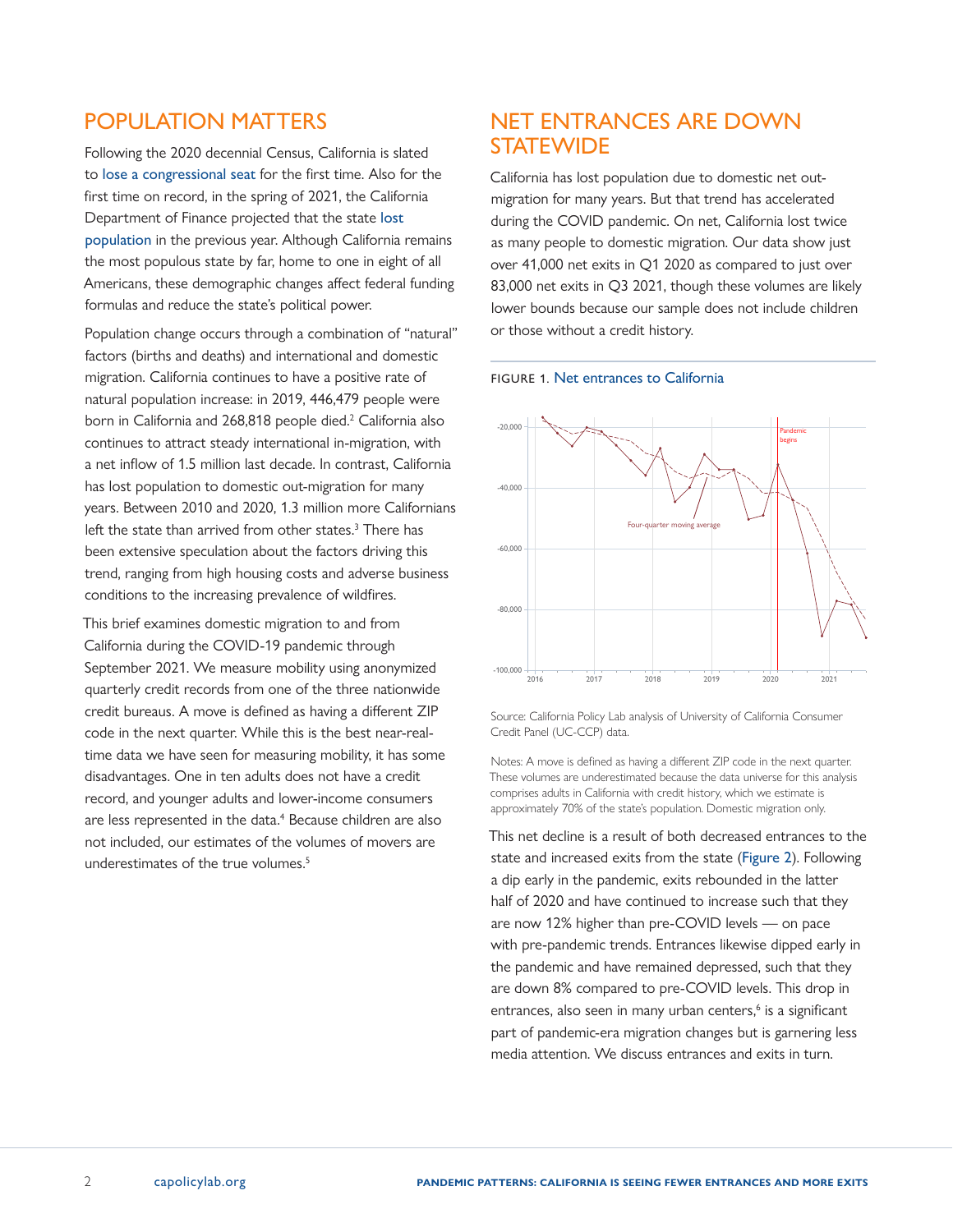# ENTRANCES TO CALIFORNIA ARE DOWN STATEWIDE

Before the COVID-19 pandemic began in early 2020, both the total number of new domestic entrants to California and their likelihood of settling in any given region of the state had remained stable since at least 2016 (Figure 3). Southern California, home to the largest US county (Los Angeles), typically receives 45% of all new domestic migrants to the state. Before the pandemic, the less populous 11-county Bay Area economic region typically received 23% of new domestic migrants to California. Since then, that share has fallen to 20%.

Since the start of the pandemic, entrances have declined in every economic region. As of Q3 2021, quarterly entrances have rebounded to pre-pandemic levels only in the San Joaquin Valley region, where they are 1% higher than in Q1 2020. Figure 4 shows trends in out-of-state entrances to all nine economic regions, normalizing each to 0 at Q1 2020, the quarter closest to the start of the pandemic. By the end of September 2021, 17% fewer people were moving into the Bay Area from other US states than at the end of March 2020.

#### FIGURE 2. Entrances to and exits from California



Source: California Policy Lab analysis of University of California Consumer Credit Panel (UC-CCP) data.

Notes: A move is defined as having a different ZIP code in the next quarter. These volumes are underestimated because the data universe for this analysis comprises adults in California with credit history, which we estimate is approximately 70% of the state's population. Domestic migration only.





Source: California Policy Lab analysis of University of California Consumer Credit Panel (UC-CCP) data.

Notes: All figures reflect 4-quarter averages (ending with the indicated quarter) to smooth seasonal fluctuations. A move is defined as having a different ZIP code in the next quarter. These volumes are underestimated because the data universe for this analysis comprises adults in California with credit history, which we estimate is approximately 70% of the state's population. Domestic migration only.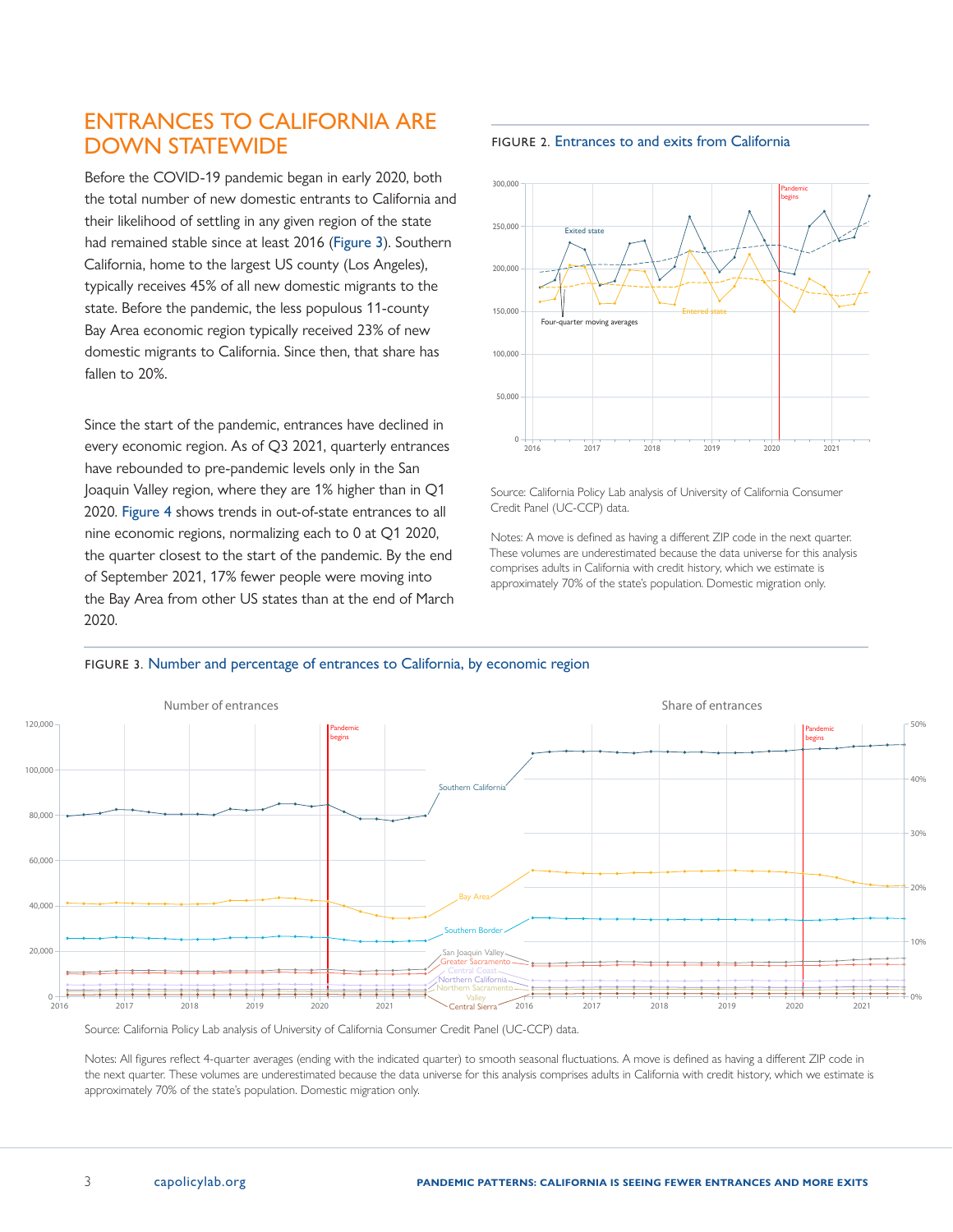



### FIGURE 5. Number of out-of-state entrances to California counties, before and during COVID-19 pandemic



Source: California Policy Lab analysis of University of California Consumer Credit Panel (UC-CCP) data.

Notes: All figures reflect 4-quarter averages (ending with the indicated quarter) to smooth seasonal fluctuations. A move is defined as having a different ZIP code in the next quarter. Domestic migration only.

Zooming in to the county level, we see 40 out of California's 58 counties have experienced a drop in out-of-state entrances since the pandemic began. The vertical axis of Figure 5 shows the four-quarter average number of entrances immediately prior to the pandemic (through Q1 2020). The horizontal axis shows the same measure six quarters after the start of the pandemic (Q3 2021). Counties with the same average number of entrances in both periods would appear on the dotted line. Those where entrances fell since the pandemic started appear above the line, while those where entrances increased since the pandemic started appear below it. More than two-thirds of counties saw declines since COVID arrived, but declines were especially steep in San Francisco (-27%), Santa Clara (-20%), and San Mateo (-19%) Counties.

The statewide drop in entrances to California accounts for some of the decline in *net* entrances. Though as the next section explains, exits have ticked up to pre-pandemic trends. Source: California Policy Lab analysis of University of California Consumer Credit Panel (UC-CCP) data.

Notes: A move is defined as having a different ZIP code in the next quarter. These volumes are underestimated because the data universe for this analysis comprises adults in California with credit history, which we estimate is approximately 70% of the state's population. Domestic migration only.

# EXITS FROM CALIFORNIA HAVE RETURNED TO PRE-PANDEMIC TRENDS

Exits to other states increased in most California regions since the pandemic began. There was a brief dip in mid-2020, as overall mobility stalled, but since then out-of-state exits have increased in almost every region. As with entrances, the Bay Area has experienced some of the largest movement in exits, such that by the end of September 2021 it accounted for a larger share of total exits from the state than in the pre-pandemic period (Figure 6).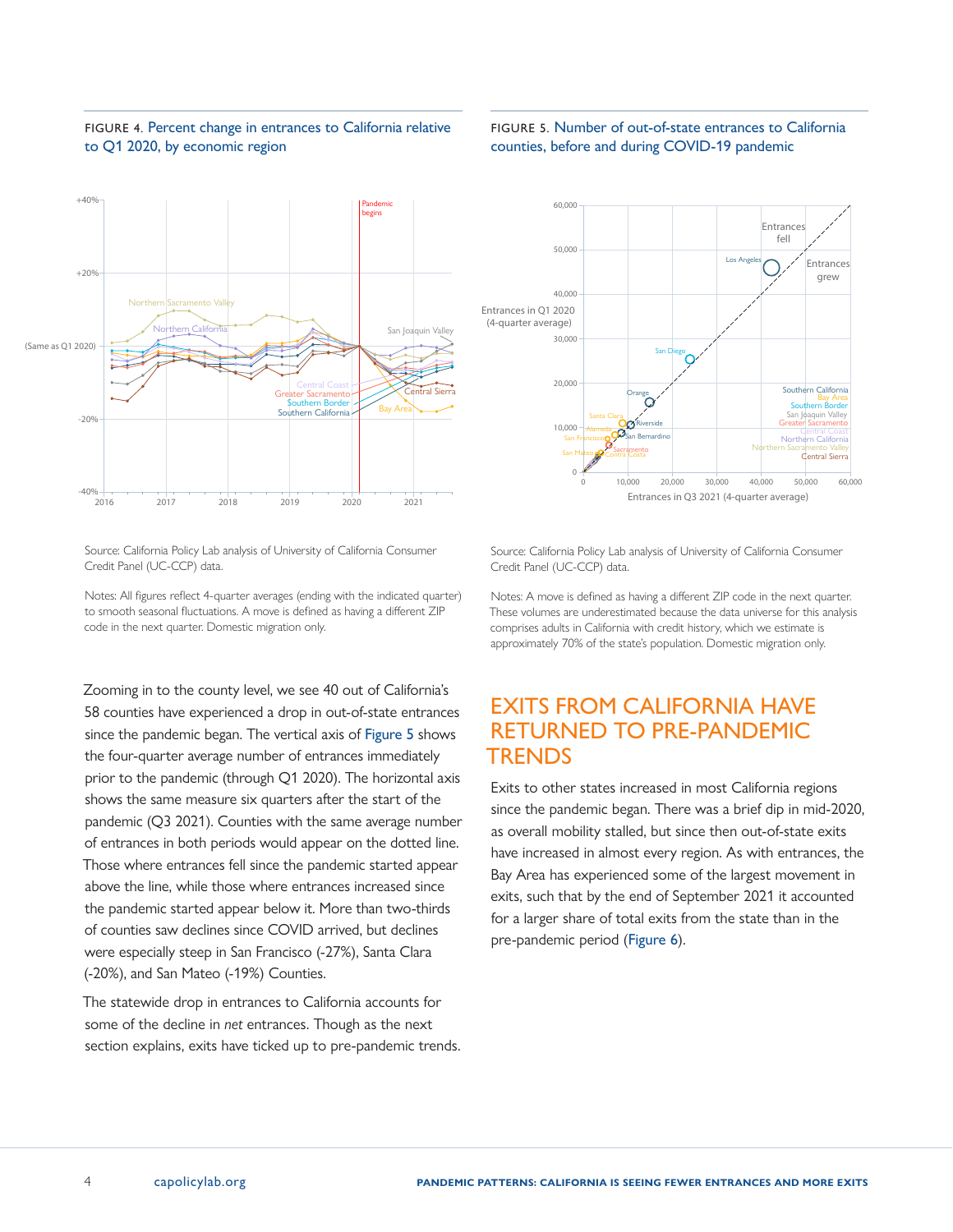

#### FIGURE 6. Number and percentage of exits from California by economic region

Source: California Policy Lab analysis of University of California Consumer Credit Panel (UC-CCP) data.

Notes: All figures reflect 4-quarter averages (ending with the indicated quarter) to smooth seasonal fluctuations. A move is defined as having a different ZIP code in the next quarter. These volumes are underestimated because the data universe for this analysis comprises adults in California with credit history, which we estimate is approximately 70% of the state's population. Domestic migration only.



### FIGURE 7. Percent change in exits from California relative to Q1 2020, by economic region

Source: California Policy Lab analysis of University of California Consumer Credit Panel (UC-CCP) data.

Notes: All figures reflect 4-quarter averages (ending with the indicated quarter) to smooth seasonal fluctuations. A move is defined as having a different ZIP code in the next quarter. Domestic migration only. The dramatic changes in Northern Sacramento Valley derive mostly from Butte County, and may be linked to wildfire-related moves.

Out-of-state exits declined through 2020 in every economic region except the Bay Area. By the end of Q3 2021, quarterly exits had increased relative to their pre-pandemic levels in every economic region except the Northern Sacramento Valley (comprising Butte, Colusa, Glenn, Shasta, and Tehama Counties), which experienced unusual fluctuations in mobility in 2019, perhaps linked to wildfires. Exits increased by a low of 1% in the Northern California region to a high of 21% in the 11-county Bay Area region. Taking into account the declines in exits through 2020, the overall increase in exits over time is similar to the pre-pandemic pattern.

If we look more closely at each of California's 58 counties, we see that 45 of them experienced modest increases in the number leaving the state since the start of the pandemic (Figure 8). Counties that fall below the dotted line indicate that exits were higher during the pandemic. In most counties, this had less to do with increases in move rates and more to do with increases in the share of movers that left the state, as we discuss below.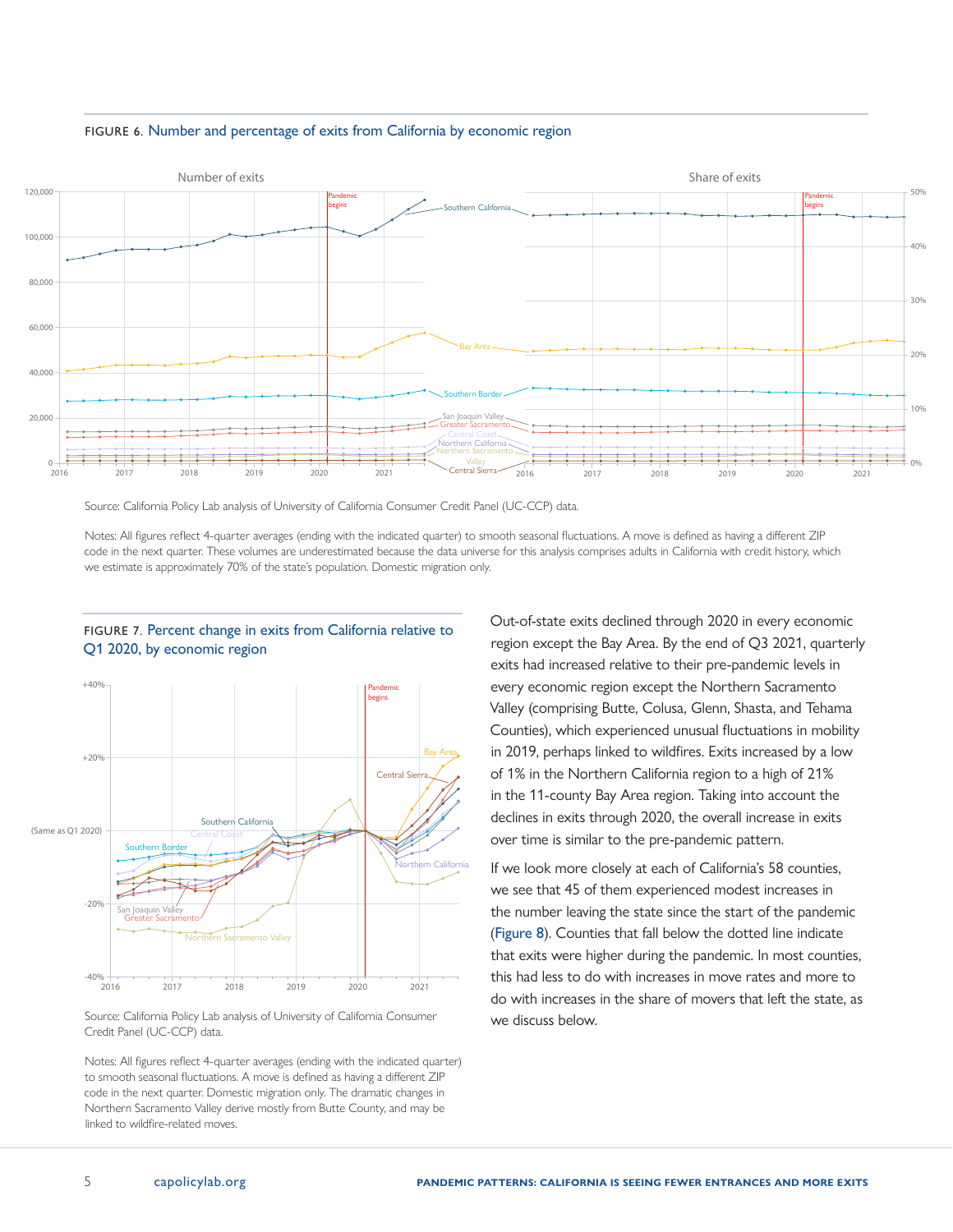

### FIGURE 8. Number of exits from California counties, before and during COVID-19 pandemic

Source: California Policy Lab analysis of University of California Consumer Credit Panel (UC-CCP) data.

Notes: A move is defined as having a different ZIP code in the next quarter. These volumes are underestimated because the data universe for this analysis comprises adults in California with credit history, which we estimate is approximately 70% of the state's population. Domestic migration only.

It is helpful to think of total exits from the state as comprising two factors: the overall move rate, and the likelihood that movers leave the state. The overall share of Californians who move has slowly and steadily declined over time, although move rates continue to vary substantially by region and county. Historically, over 80% of Californians who move remain in the state — again, with substantial variation regionally. Since the onset of the pandemic, the overall move rate declined while the share of movers leaving the state increased. We discuss each factor in turn.

### CALIFORNIANS HAVE BEEN LESS LIKELY TO MOVE DURING THE PANDEMIC

By the end of September 2021, Californians were less likely to move than they were before the pandemic started (Figure 9). Following a substantial dip early in the pandemic, the statewide move rate has recovered somewhat, though not to pre-pandemic levels.





Source: California Policy Lab analysis of University of California Consumer Credit Panel (UC-CCP) data.

Notes: A move is defined as having a different ZIP code in the next quarter.. Domestic migration only.

This trend holds in most counties, with the notable exceptions of six Bay Area counties, particularly San Francisco and San Mateo Counties, which saw 27% and 14% increases in move rates, respectively (Figure 10).

This drop in overall move rates in most counties has acted as a countervailing force against elevated exit rates. The net result is that exits are back up in 2021 to roughly pre-pandemic trends.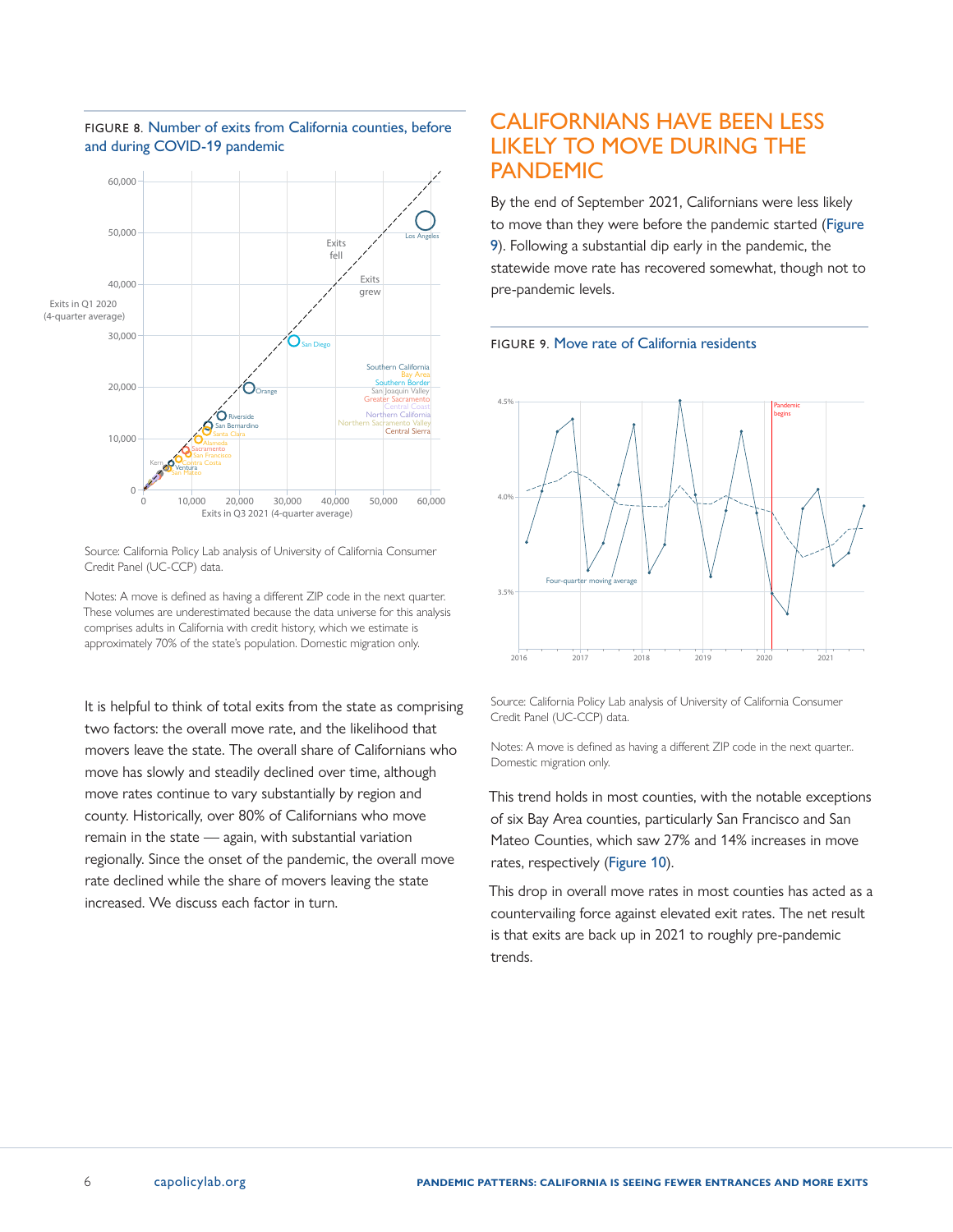

#### FIGURE 10. Move rates of Californians by county, before and during COVID pandemic

Source: California Policy Lab analysis of University of California Consumer Credit Panel (UC-CCP) data.

Notes: A move is defined as having a different ZIP code in the next quarter. Domestic migration only.





Source: California Policy Lab analysis of University of California Consumer Credit Panel (UC-CCP) data.

Notes: Dashed lines reflect 4-quarter averages (ending with the indicated quarter) to smooth seasonal fluctuations. A move is defined as having a different ZIP code in the next quarter. Domestic migration only.

# CALIFORNIANS WHO MOVED IN 2021 WERE MORE LIKELY TO EXIT THE STATE

Statewide, the share of movers that left California increased from 16.3% in 2016 to 20.3% at the end of September 2021, primarily displacing within-county moves (Figure 11). This change has been especially pronounced since the onset of the pandemic, with the exit rate of movers increasing in 52 of 58 California counties (Figure 12).

Holding all else equal, an increase in the share of movers who leave the state should increase the total number of exits from the state. However, over the same period, the rate at which Californians moved declined in most places. The net result is that exits appear to be on pace with their prepandemic trend. Although we do not discuss it in this brief, it is plausible that the composition of movers changed during the pandemic, such that the population of movers in March 2020 is not comparable to the population of movers in September 2021. Figure 13 compares the shares of each county's total population that left the state, and the map shows how those shares have changed over the pandemic.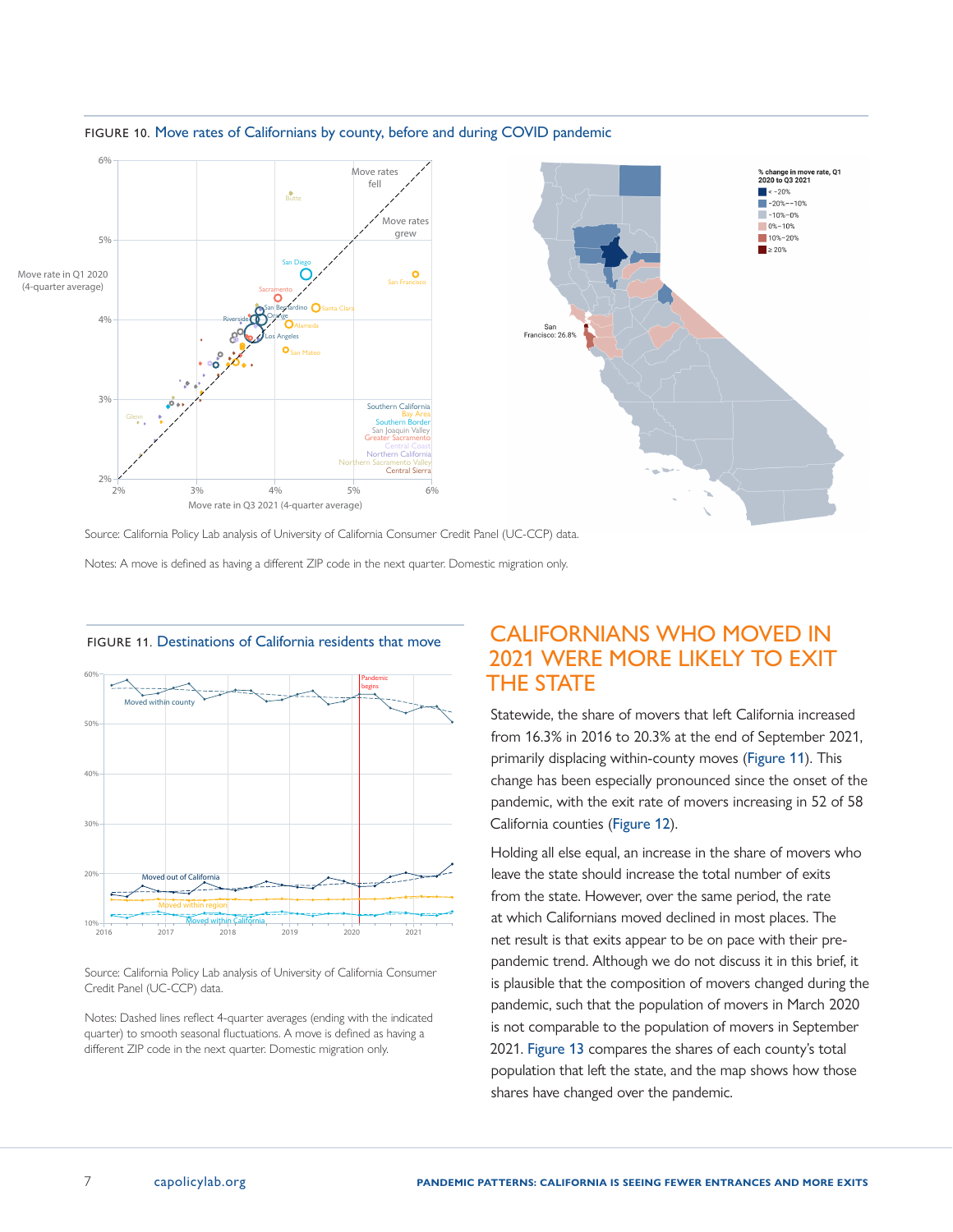

### FIGURE 12. Exit rate of movers by county, before and during COVID pandemic

Source: California Policy Lab analysis of University of California Consumer Credit Panel (UC-CCP) data.

Notes: A move is defined as having a different ZIP code in the next quarter. Domestic migration only.



### FIGURE 13. Exit rate of county population, before and during COVID pandemic

Source: California Policy Lab analysis of University of California Consumer Credit Panel (UC-CCP) data.

Notes: A move is defined as having a different ZIP code in the next quarter. Domestic migration only.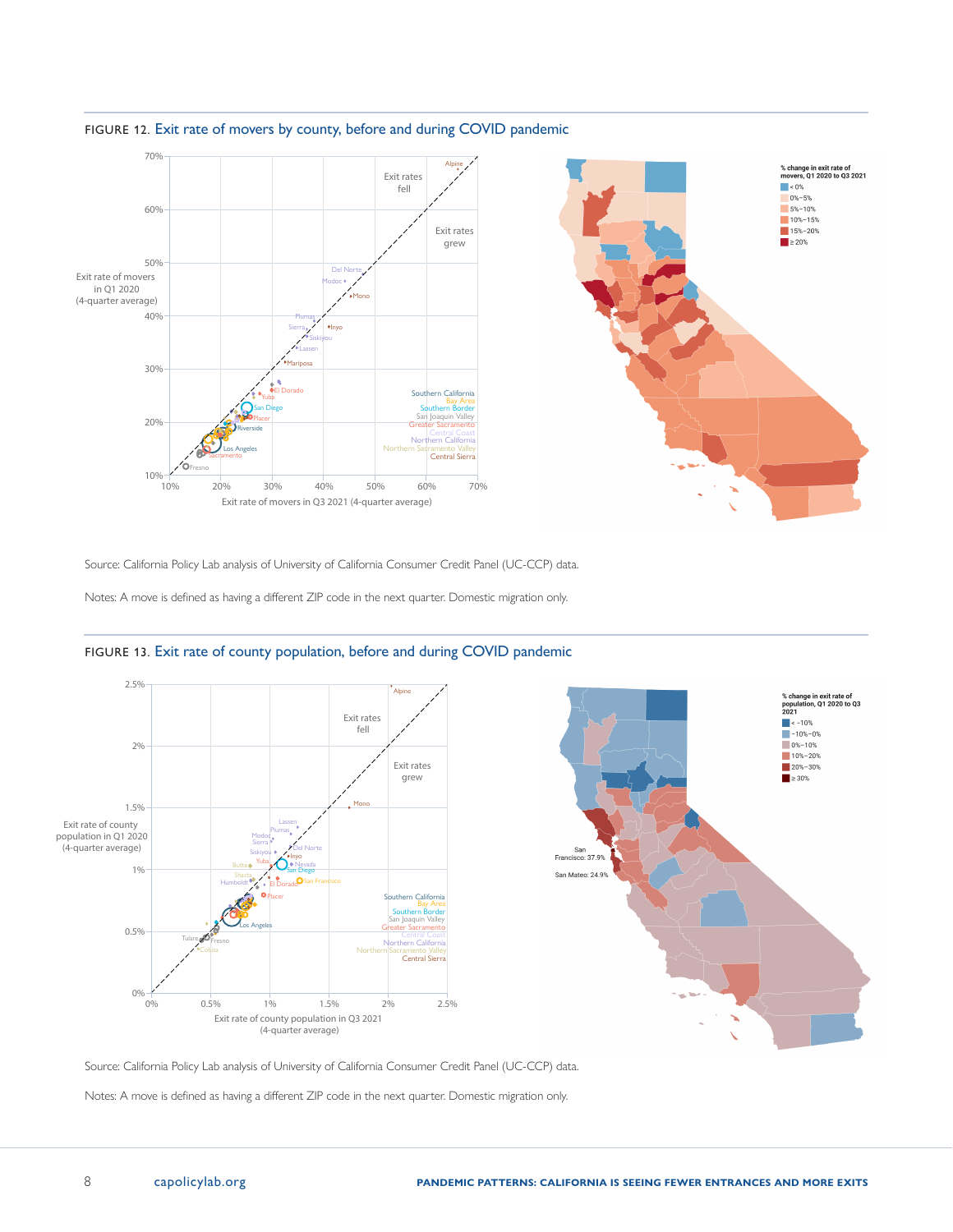# THE PANDEMIC CONTINUES TO AFFECT THE BAY AREA DIFFERENTLY

Bay Area mobility patterns during the pandemic are more extreme than the rest of the state. The magnitude of these changes is evident in the fact that today the Bay Area accounts for both a lower share of total entrances to the state and a higher share of exits from the state than before the pandemic, when these ratios had largely remained stable since at least 2016 (Figures 3 and 6).

We highlight three counties — San Francisco, San Mateo, and Santa Clara — with especially pronounced changes. Figure 14 shows out-of-state entrances and exits for San Francisco, San Mateo, and Santa Clara Counties. Those three Bay Area counties were often net-receiving counties, but after the pandemic have become large net senders to other states. Because of those changes, all California counties are net senders to other states since the pandemic started (see Appendix Table A1).



### FIGURE 14. Number of out-of-state entrances and exits, selected counties

Source: California Policy Lab analysis of University of California Consumer Credit Panel (UC-CCP) data.

Notes: A move is defined as having a different ZIP code in the next quarter. Domestic migration only.

Though the share of Bay Area movers leaving the state (versus moving elsewhere in the state) increased slightly (Figure 15), the real driver of out-of-state exits from these counties was the overall increase in movers.

In San Francisco County, for example, the number of people moving increased 27% as compared to the end of Q1 2020. In San Mateo and Santa Clara Counties, the move rate increased by 14% and 9% (Figure 16).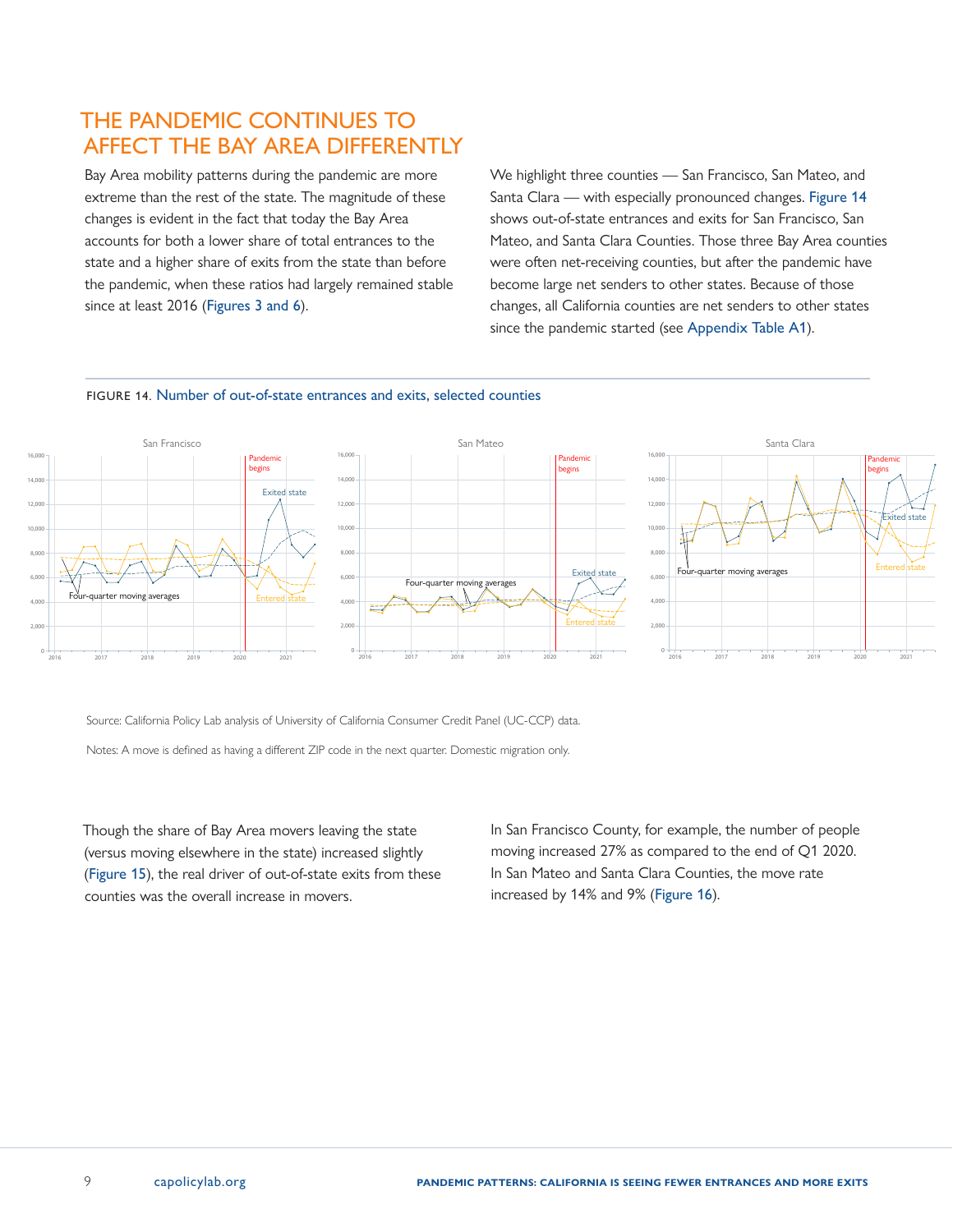



Source: California Policy Lab analysis of University of California Consumer Credit Panel (UC-CCP) data.

Notes: A move is defined as having a different ZIP code in the next quarter.. Domestic migration only.

### FIGURE 16. Move rates of California residents, selected counties

![](_page_9_Figure_5.jpeg)

Source: California Policy Lab analysis of University of California Consumer Credit Panel (UC-CCP) data.

Notes: A move is defined as having a different ZIP code in the next quarter. Domestic migration only.

In subsequent reports we will explore what factors are driving these trends, both statewide and in the Bay Area. Media reports suggest that Bay Area trends could be due to steep housing prices or more flexible remote-work policies in the technology sector.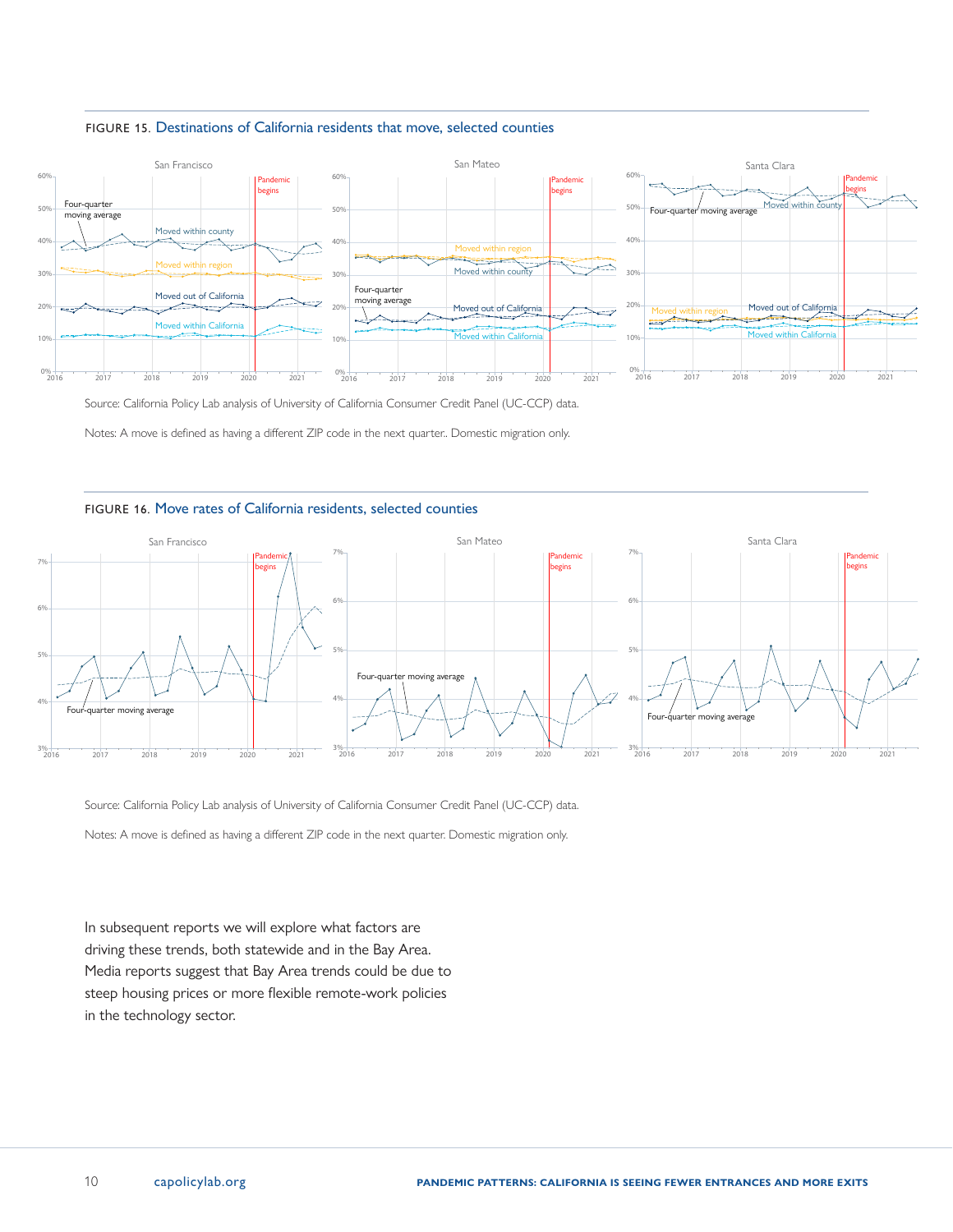# **CONCLUSION**

We continue to find no evidence of an "exodus" from California — caused or accelerated by the COVID-19 pandemic. However, as we enter the second winter of the pandemic, it has become evident that *net* entrances to the state have dropped substantially, driven by both a drop in new entrances to the state and an increase in exits from the state. Although most counties have seen fewer new entrants and more exits during the pandemic, this trend is especially present in the Bay Area.

The number of people leaving the state for other US states has been on a steady upward climb since at least 2016 (the first year we examine in this report). Following a drop early in the pandemic, as overall moves plummeted, we now appear to be back on the pre-pandemic, upward trajectory. This return to "normalcy" belies noticeable changes in both overall mobility rates and the destinations that movers choose. In particular, although the likelihood of a mover leaving the state has increased slightly almost everywhere, this change has been offset by lower mobility rates almost everywhere. Again, the Bay Area, and particularly San Francisco County, is a notable exception to the latter point — where move rates have increased substantially.

Media outlets and other commentators have speculated about the reasons for California's net-outmigration, mostly focusing on exits rather than entrances. While it is true that exits have increased in recent years, we find that a drop in new entrances to the state since the onset of the pandemic has magnified this net out-migration.

# ACKNOWLEDGMENTS

The authors thank Arnold Ventures, the University of California Office of the President Multicampus Research Programs and Initiatives, MRP-19-600774 and M21PR3278, The James Irvine Foundation, and the Bylo Chacon Foundation for their generous support. The authors also wish to thank Professor Jesse Rothstein for his assistance with the corrections. All errors should be attributed to the authors.

# APPENDIX

This analysis uses the [University of California Consumer](https://www.capolicylab.org/data-resources/university-of-california-consumer-credit-panel/)  [Credit Panel \(UC-CCP\)](https://www.capolicylab.org/data-resources/university-of-california-consumer-credit-panel/), a dataset created through a partnership between the California Policy Lab, the Student Borrower Protection Center, and the Student Loan Law Initiative. The UC-CCP consists of data from Experian and contains longitudinal information about adults with a credit history who have lived in California at any point since 2004. Data includes each person's ZIP code of residence, as reported by creditors, and credit information at a quarterly frequency. We define moves as changes in ZIP codes from one quarter to the next. Data are extracted on the last Wednesday or Saturday of each quarter — e.g., from March 28, 2020. For this report we used a larger sample of Californians than in our spring 2021 report; consequently, quarterly figures may differ slightly.

We omit from the analysis individuals who do not live in a US state or the District of Columbia, who are deceased, or for whom the credit agency does not have a birthdate on file. Note that because we omit individuals residing outside the US in a given period, we are limited to describing domestic migration. Because California experiences significant in-migration from abroad, we will understate the total number of entrances. Finally, moves in a given quarter are not evaluated unless an individual is present at both the beginning and end of that period. In this way, we do not mistakenly characterize people entering the data for the first time or dropping out of the data as having moved.

Several factors may cause our estimates of residential mobility to be not fully accurate. We do not capture moves within the same ZIP code, which will cause us to understate the frequency of moves. We are not able to capture moves not reported to financial institutions, which will cause us to understate the frequency of moves. Credit data may also lag in its ability to measure mobility because it relies on people changing their addresses with creditors. Finally, because our sample consists of adults with credit histories (nearly 90 percent of adults, according to the Consumer Financial Protection Bureau), it is slightly older, more financially advantaged, and less racially and ethnically diverse than the overall adult population. As such, these results are less able to capture patterns of residential mobility among lowerincome Californians and among racial and ethnic minorities.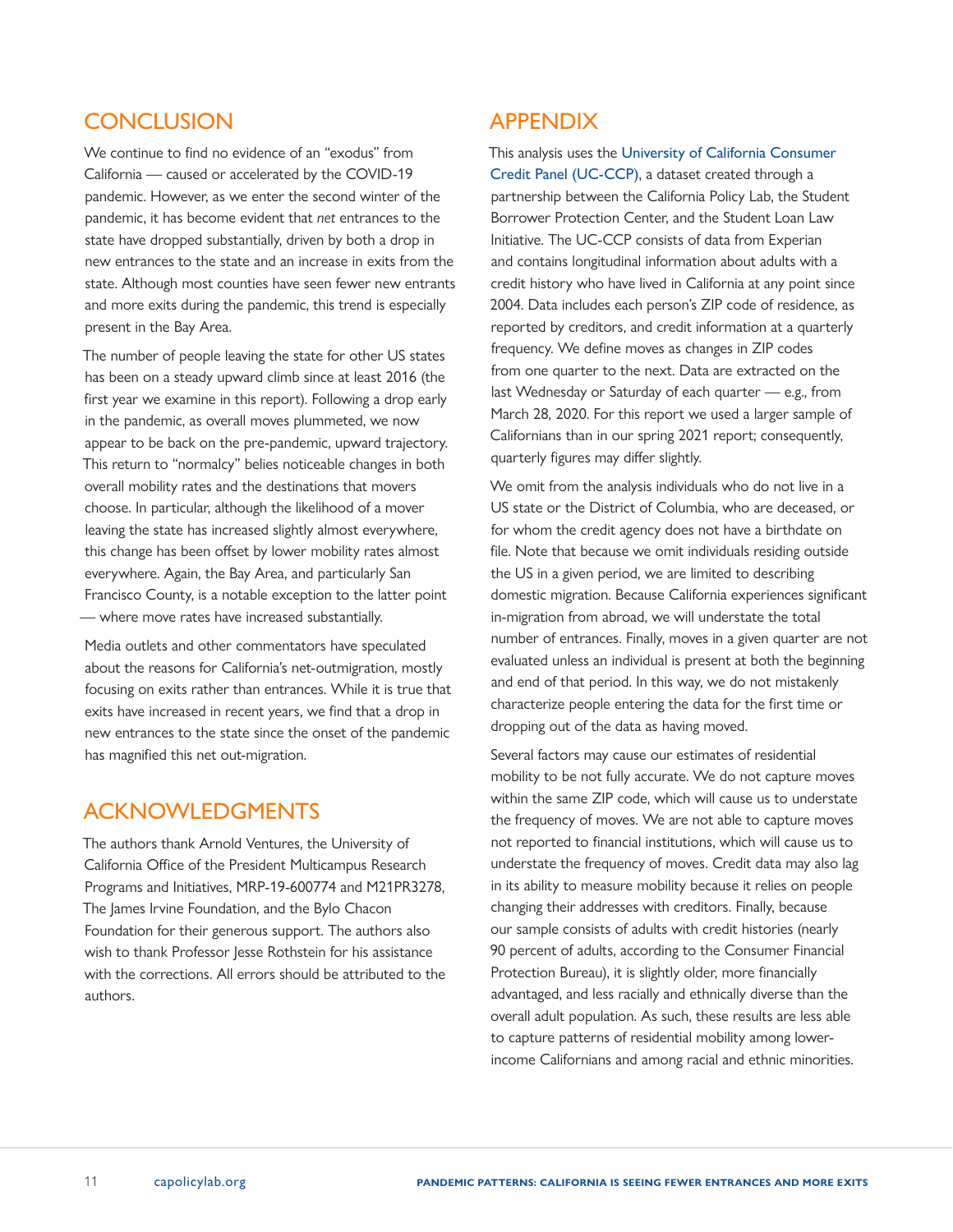# <span id="page-11-0"></span>CORRECTIONS TO DEC 2021 BRIEF

The original version of the report, released in December 2021, contained an error that substantially undercounted new entrances to California because of a change in the way we pull data from the credit bureau, beginning in 2020. In particular, because we do not see prior location history for *all* individuals new to the state after 2020, we erroneously dropped some of them from our analysis. For this updated report, we recapture the population for whom we did not receive information on prior location. We do this by classifying such people as movers or as new entrants to the credit system using a logit prediction model trained on a 2% national sample that was unaffected by the change in how we pulled data. See our [errata](https://www.capolicylab.org/wp-content/uploads/2022/04/Correcting-the-record-about-post-2020-entrances-to-California.pdf) for more details.

### Appendix Table A1 and A2 source and notes:

Source: California Policy Lab analysis of University of California Consumer Credit Panel (UC-CCP) data.

Notes: All figures reflect 4-quarter averages (ending with the indicated quarter) to smooth seasonal fluctuations. A move is defined as having a different ZIP code in the next quarter. These volumes are underestimated because the data universe for this analysis comprises adults in California with credit history, which we estimate is approximately 70% of the state's population. We do not report people moving into or out of the state from outside the US.

*The California Policy Lab builds better lives through data-driven policy. We are an independent, nonpartisan research institute at the University of California, with sites at the Berkeley and Los Angeles campuses.*

*This research publication reflects the views of the authors and not necessarily the views of our funders, our staff, our advisory board, Experian, or the Regents of the University of California.*

#### Endnotes

- [1](#page-0-0) We use 4-quarter moving averages throughout this brief to smooth out seasonal fluctuations.
- [2](#page-1-0) US CDC WONDER database: <https://www.cdc.gov/nchs/fastats/state-and-territorial-data.htm>.
- [3](#page-1-0) [Hans Johnson](https://www.ppic.org/person/hans-johnson/), [Eric McGhee](https://www.ppic.org/person/eric-mcghee/), and [Marisol Cuellar Mejia](https://www.ppic.org/person/marisol-cuellar-mejia/), PPIC, California's Population: March 2021 Fact Sheet. [https://www.ppic.org/publication/californias](https://www.ppic.org/publication/californias-population)[population](https://www.ppic.org/publication/californias-population).
- [4](#page-1-0) Brevoort, Kenneth P., Philipp Grimm, and Michelle Kambara. 2016. "Credit Invisibles and the Unscored." Cityscape 18(2): 9–34.
- [5](#page-1-0) Individuals under age 18 represent 22.5% of the state's population, and approximately 11% of adults (8.5% of the total) do not have sufficient credit information to appear in our data.
- [6](#page-1-0) A February 2021 data brief from Federal Reserve Bank of Cleveland economist Stephan Whitaker also found that a decline in in-migration drove most of the net migration loss in urban centers during the pandemic: https://www.clevelandfed.org/newsroom-and-events/publications/cfed-district-data-briefs/cfddb-20210205-did-the-covid-19-pandemic-cause-an-urban-exodus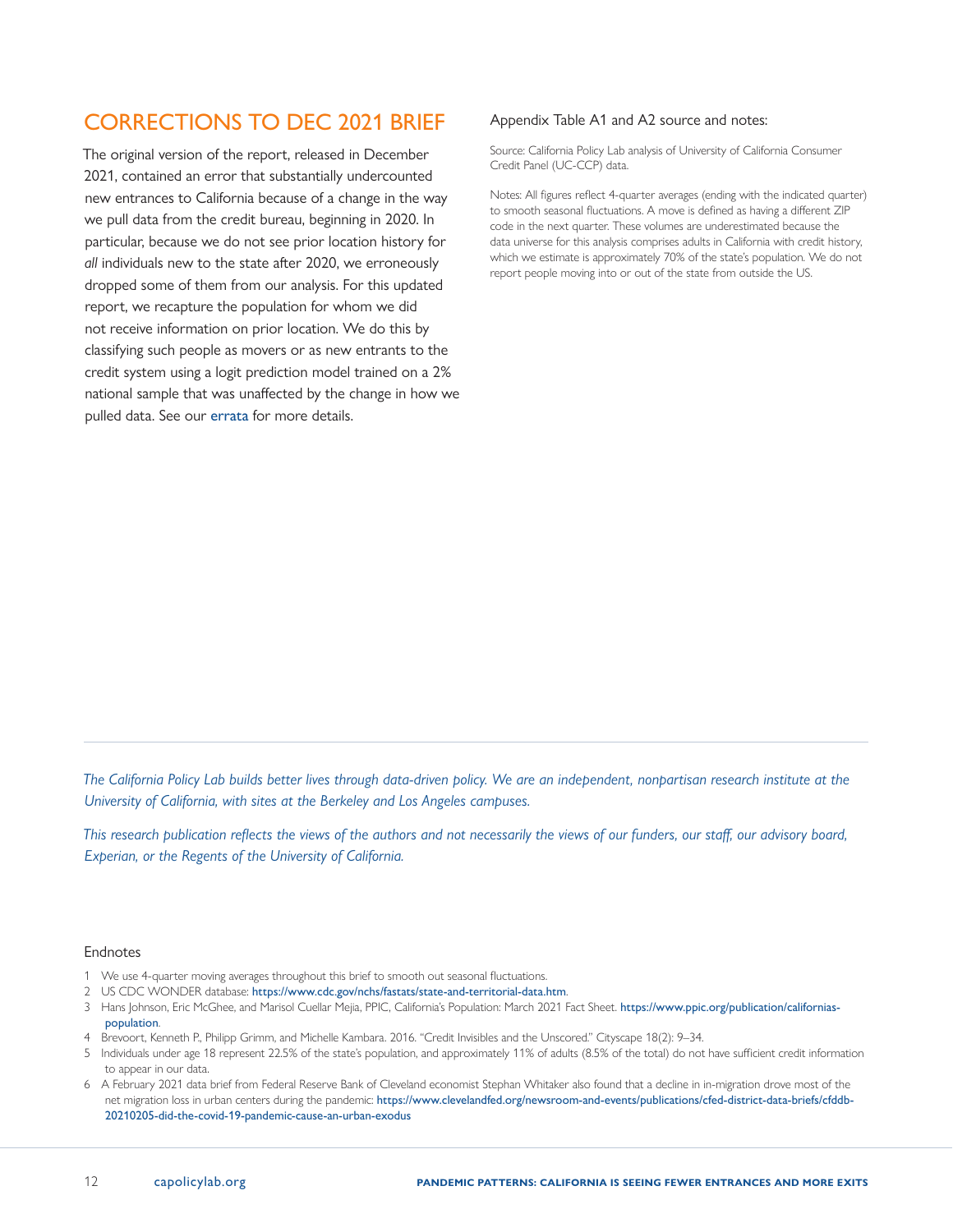# APPENDIX

APPENDIX TABLE A1. Entrances to and exits from California by county, before and during COVID pandemic

| <b>COUNTY</b> | <b>ECONOMIC REGION</b>     | <b>NUMBER OF</b><br>EXITS, Q3<br>2021 | <b>% CHANGE</b><br><b>SINCE Q1</b><br>2020 | <b>NUMBER OF</b><br><b>ENTRANCES,</b><br>Q3 2021 | <b>% CHANGE</b><br><b>SINCE Q1</b><br>2020 | # OF NET<br><b>ENTRANCES,</b><br>Q3 2021 | <b>% CHANGE</b><br><b>SINCE Q1</b><br>2020 |
|---------------|----------------------------|---------------------------------------|--------------------------------------------|--------------------------------------------------|--------------------------------------------|------------------------------------------|--------------------------------------------|
| Statewide     | Whole state                | 255,869                               | 12.2                                       | 172,543                                          | $-7.5$                                     | $-83,326$                                | 101.1                                      |
| Alameda       | Bay Area                   | 11,473                                | 16.5                                       | 7,126                                            | $-15.2$                                    | $-4,347$                                 | 199.8                                      |
| Alpine        | Central Sierra             | 15                                    | $-14.1$                                    | 11                                               | $-4.3$                                     | $-4$                                     | $-32.9$                                    |
| Amador        | Central Sierra             | 266                                   | 23.9                                       | 156                                              | 2.1                                        | $-110$                                   | 77.7                                       |
| <b>Butte</b>  | Northern Sacramento Valley | 1,393                                 | $-19.4$                                    | 789                                              | 0.2                                        | $-605$                                   | $-35.8$                                    |
| Calaveras     | Central Sierra             | 321                                   | 11.9                                       | 168                                              | $-3.1$                                     | $-153$                                   | 34.6                                       |
| Colusa        | Northern Sacramento Valley | 64                                    | 15.1                                       | 44                                               | 0.6                                        | $-20$                                    | 66.6                                       |
| Contra Costa  | Bay Area                   | 7,345                                 | 22.2                                       | 3,996                                            | $-8.6$                                     | $-3,349$                                 | 104.3                                      |
| Del Norte     | Northern California        | 235                                   | 2.3                                        | 185                                              | $-0.6$                                     | $-50$                                    | 14.7                                       |
| El Dorado     | Greater Sacramento         | 1,748                                 | 18.5                                       | 968                                              | $-2.3$                                     | $-780$                                   | 61.2                                       |
| Fresno        | San Joaquin Valley         | 3,472                                 | 8.0                                        | 2,632                                            | 4.0                                        | $-840$                                   | 23.0                                       |
| Glenn         | Northern Sacramento Valley | 107                                   | $-15.6$                                    | 75                                               | $-3.9$                                     | $-32$                                    | $-34.4$                                    |
| Humboldt      | Northern California        | 900                                   | $-6.3$                                     | 680                                              | $-11.9$                                    | $-220$                                   | 16.5                                       |
| Imperial      | Southern Border            | 857                                   | $-1.7$                                     | 615                                              | $-2.2$                                     | $-242$                                   | $-0.5$                                     |
| Inyo          | Central Sierra             | 179                                   | 7.2                                        | 109                                              | $-20.6$                                    | $-70$                                    | 133.2                                      |
| Kern          | San Joaquin Valley         | 4,663                                 | 7.8                                        | 3,072                                            | $-2.3$                                     | $-1,591$                                 | 34.6                                       |
| Kings         | San Joaquin Valley         | 914                                   | 7.4                                        | 730                                              | $-6.8$                                     | $-184$                                   | 173.2                                      |
| Lake          | Northern California        | 400                                   | 4.6                                        | 260                                              | 6.2                                        | $-140$                                   | 1.8                                        |
| Lassen        | Northern California        | 230                                   | $-7.5$                                     | 151                                              | $-3.8$                                     | $-79$                                    | $-13.8$                                    |
| Los Angeles   | Southern California        | 58,803                                | 12.3                                       | 42,305                                           | $-8.0$                                     | $-16,498$                                | 158.1                                      |
| Madera        | San Joaquin Valley         | 568                                   | 13.3                                       | 364                                              | 10.1                                       | $-204$                                   | 19.5                                       |
| Marin         | Bay Area                   | 1,945                                 | 24.1                                       | 1,126                                            | $-4.0$                                     | $-819$                                   | 107.9                                      |
| Mariposa      | Central Sierra             | 140                                   | 8.7                                        | 83                                               | $-21.7$                                    | $-57$                                    | 152.3                                      |
| Mendocino     | Northern California        | 491                                   | $-3.5$                                     | 360                                              | $-4.6$                                     | $-130$                                   | $-0.6$                                     |
| Merced        | San Joaquin Valley         | 905                                   | 3.6                                        | 641                                              | 3.6                                        | $-264$                                   | 3.8                                        |
| Modoc         | Northern California        | 76                                    | $-19.3$                                    | 72                                               | 1.9                                        | $-3$                                     | $-85.5$                                    |
| Mono          | Central Sierra             | 154                                   | 18.4                                       | 96                                               | $-20.5$                                    | $-58$                                    | 513.9                                      |
| Monterey      | Central Coast              | 2,569                                 | 5.7                                        | 1,806                                            | $-6.6$                                     | $-763$                                   | 53.6                                       |
| Napa          | Bay Area                   | 852                                   | 19.1                                       | 526                                              | 4.3                                        | $-325$                                   | 54.6                                       |
| Nevada        | Northern California        | 1,091                                 | 17.1                                       | 629                                              | $-2.2$                                     | $-462$                                   | 60.3                                       |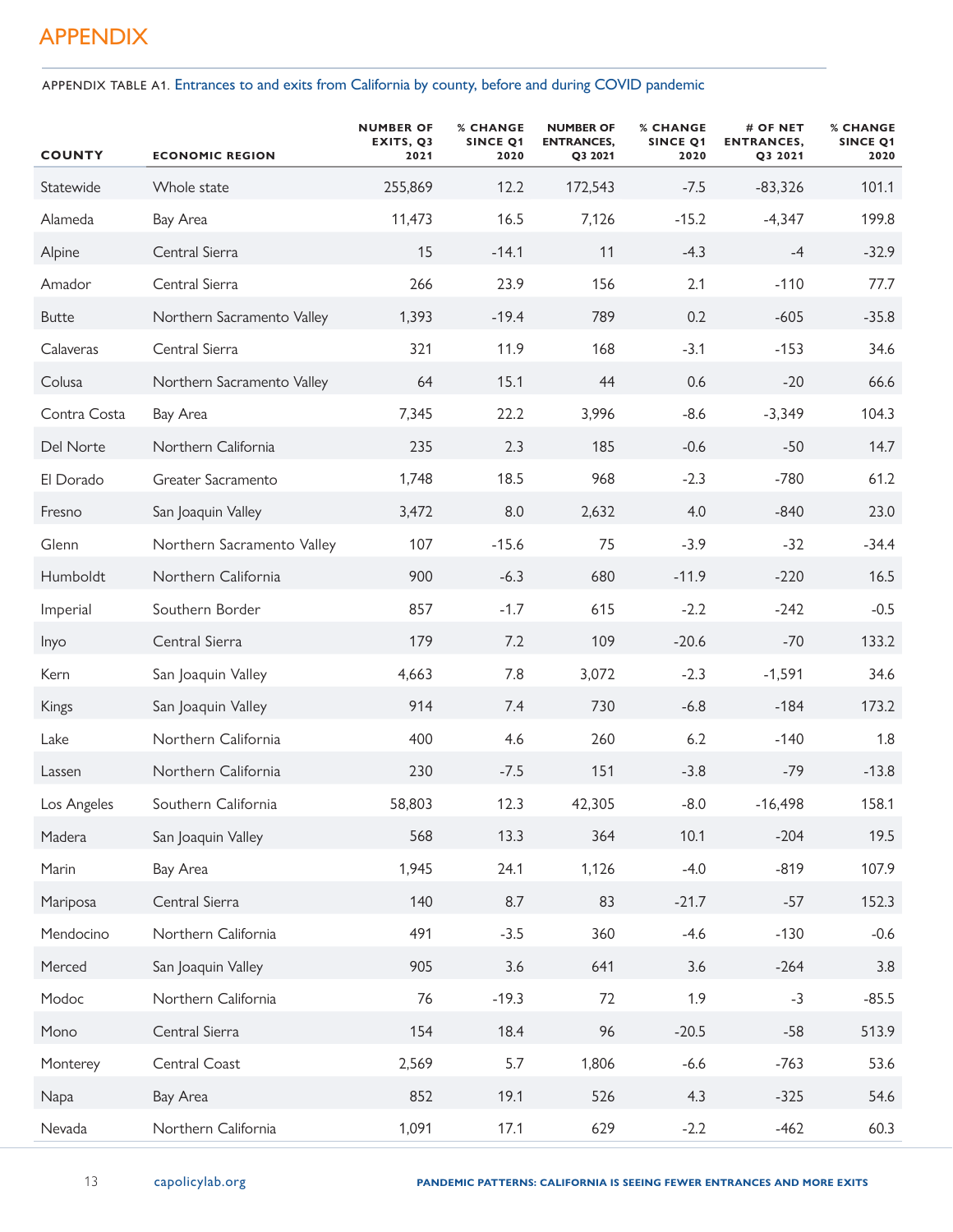### APPENDIX TABLE A1. Entrances to and exits from California by county, before and during COVID pandemic (continued)

| <b>COUNTY</b>   | <b>ECONOMIC REGION</b>     | # OF EXITS,<br>Q3 2021 | <b>% CHANGE</b><br>SINCE Q1<br>2020 | # OF<br><b>ENTRANCES,</b><br>Q3 2021 | <b>% CHANGE</b><br><b>SINCE Q1</b><br>2020 | # OF NET<br><b>ENTRANCES,</b><br>Q3 2021 | <b>% CHANGE</b><br><b>SINCE Q1</b><br>2020 |
|-----------------|----------------------------|------------------------|-------------------------------------|--------------------------------------|--------------------------------------------|------------------------------------------|--------------------------------------------|
| Orange          | Southern California        | 22,025                 | 10.9                                | 14,924                               | $-5.1$                                     | $-7,101$                                 | 71.4                                       |
| Placer          | Greater Sacramento         | 3,184                  | 24.2                                | 1,823                                | $-1.3$                                     | $-1,362$                                 | 90.3                                       |
| Plumas          | Northern California        | 218                    | $-7.5$                              | 170                                  | 6.4                                        | $-48$                                    | $-36.7$                                    |
| Riverside       | Southern California        | 16,296                 | 12.7                                | 10,656                               | 0.2                                        | $-5,640$                                 | 47.3                                       |
| Sacramento      | Greater Sacramento         | 8,784                  | 13.2                                | 5,769                                | $-5.5$                                     | $-3,015$                                 | 82.1                                       |
| San Benito      | Bay Area                   | 271                    | 18.9                                | 151                                  | 9.0                                        | $-120$                                   | 34.3                                       |
| San Bernardino  | Southern California        | 13,487                 | 7.7                                 | 8,566                                | $-2.8$                                     | $-4,921$                                 | 32.7                                       |
| San Diego       | Southern Border            | 31,384                 | 8.1                                 | 23,996                               | $-5.5$                                     | $-7,387$                                 | 103.7                                      |
| San Francisco   | Bay Area                   | 9,365                  | 34.0                                | 5,461                                | $-27.4$                                    | $-3,904$                                 | $-839.2$                                   |
| San Joaquin     | San Joaquin Valley         | 3,262                  | 9.2                                 | 2,120                                | 0.1                                        | $-1,142$                                 | 31.4                                       |
| San Luis Obispo | Central Coast              | 1,925                  | 9.7                                 | 1,220                                | $-2.3$                                     | $-706$                                   | 39.3                                       |
| San Mateo       | Bay Area                   | 5,236                  | 25.7                                | 3,220                                | $-19.1$                                    | $-2,016$                                 | 992.5                                      |
| Santa Barbara   | Central Coast              | 2,820                  | 8.0                                 | 2,041                                | $-3.5$                                     | $-779$                                   | 57.3                                       |
| Santa Clara     | Bay Area                   | 13,205                 | 14.9                                | 8,827                                | $-19.9$                                    | $-4,378$                                 | 842.5                                      |
| Santa Cruz      | Bay Area                   | 1,634                  | 16.4                                | 936                                  | $-8.0$                                     | $-698$                                   | 81.1                                       |
| Shasta          | Northern Sacramento Valley | 1,299                  | $-4.6$                              | 947                                  | $-3.1$                                     | $-352$                                   | $-8.3$                                     |
| Sierra          | Northern California        | 27                     | $-15.6$                             | 25                                   | 1.5                                        | $-2$                                     | $-71.2$                                    |
| Siskiyou        | Northern California        | 389                    | $-6.0$                              | 323                                  | 11.8                                       | $-66$                                    | $-47.0$                                    |
| Solano          | Bay Area                   | 3,097                  | 11.4                                | 1,959                                | $-5.3$                                     | $-1,138$                                 | 59.9                                       |
| Sonoma          | Bay Area                   | 3,140                  | 23.4                                | 1,768                                | $-3.9$                                     | $-1,372$                                 | 94.8                                       |
| Stanislaus      | San Joaquin Valley         | 2,334                  | 11.6                                | 1,403                                | 1.2                                        | $-931$                                   | 32.0                                       |
| Sutter          | Greater Sacramento         | 462                    | 0.2                                 | 285                                  | $-5.2$                                     | $-176$                                   | 10.5                                       |
| Tehama          | Northern Sacramento Valley | 379                    | $-1.6$                              | 253                                  | $-4.2$                                     | $-126$                                   | 4.1                                        |
| Trinity         | Northern California        | 93                     | 10.7                                | 81                                   | 20.0                                       | $-12$                                    | $-27.1$                                    |
| Tulare          | San Joaquin Valley         | 1,440                  | 3.7                                 | 1,083                                | 1.7                                        | $-357$                                   | 10.0                                       |
| Tuolumne        | Central Sierra             | 382                    | 17.4                                | 200                                  | $-9.7$                                     | $-181$                                   | 75.4                                       |
| Ventura         | Southern California        | 5,759                  | 11.1                                | 3,321                                | $-5.2$                                     | $-2,439$                                 | 44.9                                       |
| Yolo            | Greater Sacramento         | 1,190                  | 11.3                                | 824                                  | $-2.3$                                     | $-366$                                   | 61.8                                       |
| Yuba            | Greater Sacramento         | 605                    | 3.1                                 | 415                                  | $-11.3$                                    | $-190$                                   | 59.1                                       |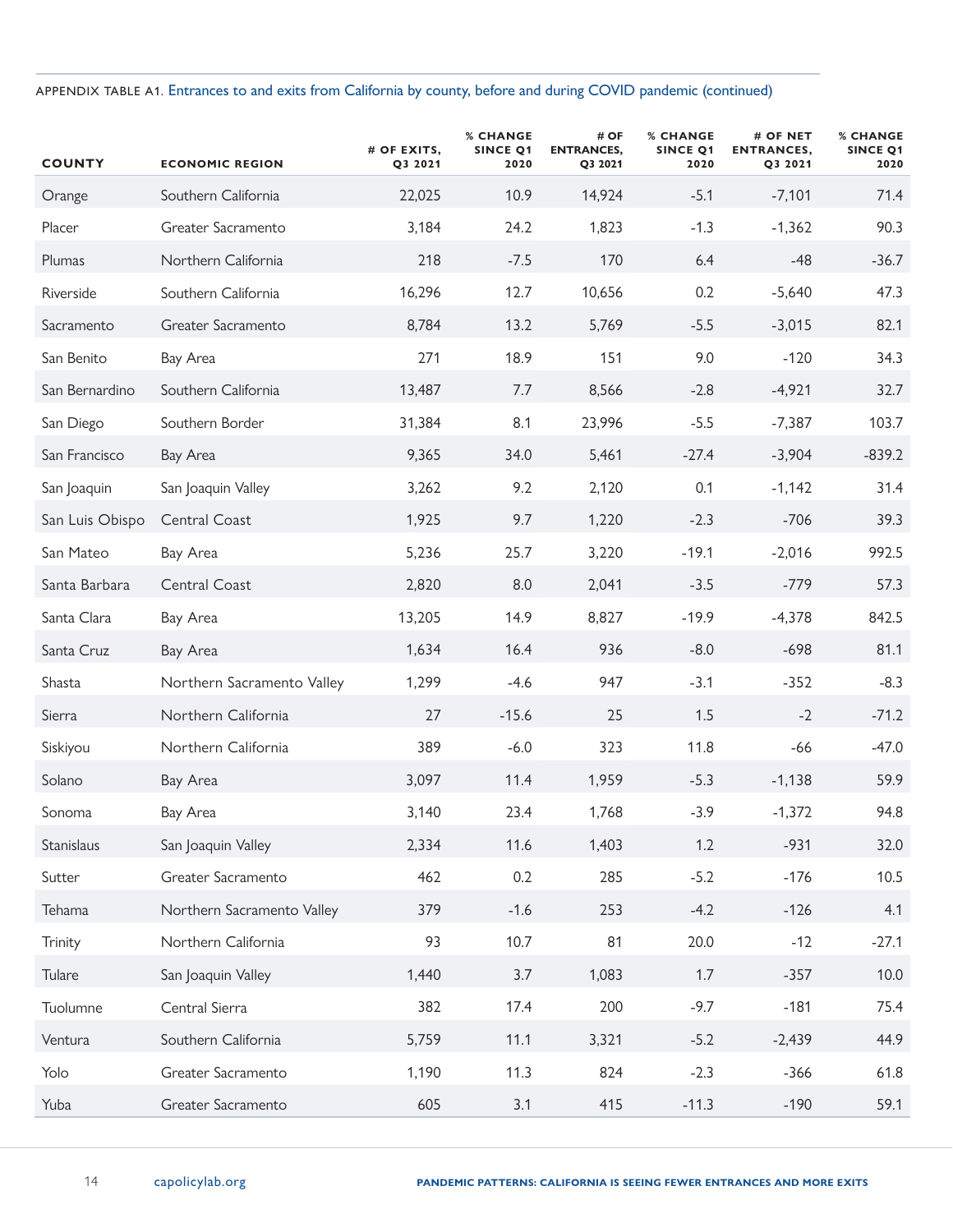APPENDIX TABLE A2. Move rates and move destinations of Californians, before and during COVID pandemic

| <b>COUNTY</b> | <b>ECONOMIC REGION</b>     | % OF PEOPLE<br><b>THAT MOVED</b><br>ANYWHERE,<br>Q3 2021 | <b>% CHANGE</b><br><b>SINCE Q1</b><br>2020 | % OF MOVERS<br><b>THAT LEAVE</b><br>THE STATE,<br>Q3 2021 | <b>% CHANGE</b><br>SINCE Q1<br>2020 | % OF COUNTY<br><b>THAT LEAVES</b><br>THE STATE,<br>Q3 2021 | <b>% CHANGE</b><br><b>SINCE Q1</b><br>2020 |
|---------------|----------------------------|----------------------------------------------------------|--------------------------------------------|-----------------------------------------------------------|-------------------------------------|------------------------------------------------------------|--------------------------------------------|
| Statewide     | Whole state                | 3.8                                                      | $-2.2$                                     | 20.3                                                      | 12.3                                | 0.8                                                        | 9.7                                        |
| Alameda       | Bay Area                   | 4.2                                                      | 6.0                                        | 19.5                                                      | 7.7                                 | 0.8                                                        | 14.0                                       |
| Alpine        | Central Sierra             | 3.1                                                      | $-18.3$                                    | 66.1                                                      | $-2.2$                              | 2.0                                                        | $-18.4$                                    |
| Amador        | Central Sierra             | 3.3                                                      | $-0.9$                                     | 25.1                                                      | 20.2                                | 0.8                                                        | 19.0                                       |
| <b>Butte</b>  | Northern Sacramento Valley | 4.2                                                      | $-24.8$                                    | 19.9                                                      | 8.2                                 | 0.8                                                        | $-18.8$                                    |
| Calaveras     | Central Sierra             | 3.5                                                      | $-3.0$                                     | 23.6                                                      | 11.5                                | 0.8                                                        | 8.5                                        |
| Colusa        | Northern Sacramento Valley | 2.3                                                      | $-1.1$                                     | 17.3                                                      | 11.8                                | 0.4                                                        | 10.5                                       |
| Contra Costa  | Bay Area                   | 3.5                                                      | 1.0                                        | 21.5                                                      | 17.8                                | 0.8                                                        | 18.8                                       |
| Del Norte     | Northern California        | 2.5                                                      | $-0.7$                                     | 47.6                                                      | $-0.4$                              | 1.2                                                        | $-1.0$                                     |
| El Dorado     | Greater Sacramento         | 3.6                                                      | 0.1                                        | 29.9                                                      | 14.7                                | 1.1                                                        | 15.0                                       |
| Fresno        | San Joaquin Valley         | 3.6                                                      | $-7.5$                                     | 13.2                                                      | 12.7                                | 0.5                                                        | 4.2                                        |
| Glenn         | Northern Sacramento Valley | 2.3                                                      | $-17.0$                                    | 20.7                                                      | $-0.3$                              | 0.5                                                        | $-16.6$                                    |
| Humboldt      | Northern California        | 3.8                                                      | $-7.6$                                     | 22.0                                                      | 0.2                                 | 0.8                                                        | $-7.7$                                     |
| Imperial      | Southern Border            | 2.6                                                      | $-9.4$                                     | 20.8                                                      | 5.5                                 | 0.5                                                        | $-4.4$                                     |
| Inyo          | Central Sierra             | 2.8                                                      | $-3.8$                                     | 41.0                                                      | 8.0                                 | 1.2                                                        | 4.5                                        |
| Kern          | San Joaquin Valley         | 3.5                                                      | $-7.5$                                     | 20.2                                                      | 12.6                                | 0.7                                                        | 4.0                                        |
| Kings         | San Joaquin Valley         | 3.0                                                      | $-5.5$                                     | 29.9                                                      | 10.6                                | 0.9                                                        | 4.6                                        |
| Lake          | Northern California        | 3.3                                                      | $-6.9$                                     | 23.2                                                      | 9.5                                 | 0.8                                                        | 1.9                                        |
| Lassen        | Northern California        | 3.6                                                      | $-10.0$                                    | 34.8                                                      | 2.2                                 | 1.2                                                        | $-8.0$                                     |
| Los Angeles   | Southern California        | 3.7                                                      | $-2.6$                                     | 18.2                                                      | 13.4                                | 0.7                                                        | 10.4                                       |
| Madera        | San Joaquin Valley         | 2.8                                                      | $-5.7$                                     | 18.5                                                      | 15.1                                | 0.5                                                        | 8.4                                        |
| Marin         | Bay Area                   | 3.6                                                      | 5.2                                        | 24.2                                                      | 16.6                                | 0.9                                                        | 22.2                                       |
| Mariposa      | Central Sierra             | 3.0                                                      | 1.9                                        | 32.5                                                      | 3.8                                 | $1.0$                                                      | 6.3                                        |
| Mendocino     | Northern California        | 2.5                                                      | $-9.1$                                     | 26.3                                                      | 3.7                                 | 0.7                                                        | $-5.6$                                     |
| Merced        | San Joaquin Valley         | 2.9                                                      | $-10.0$                                    | 15.6                                                      | 10.0                                | 0.5                                                        | $-0.9$                                     |
| Modoc         | Northern California        | 2.3                                                      | $-13.3$                                    | 44.1                                                      | $-5.2$                              | $1.0\,$                                                    | $-17.7$                                    |
| Mono          | Central Sierra             | 3.7                                                      | 7.9                                        | 45.3                                                      | 3.6                                 | 1.7                                                        | 11.3                                       |
| Monterey      | Central Coast              | 3.2                                                      | $-8.1$                                     | 24.5                                                      | 11.8                                | 0.8                                                        | 2.6                                        |
| Napa          | Bay Area                   | 3.1                                                      | $-0.7$                                     | 24.1                                                      | 18.4                                | 0.7                                                        | 16.9                                       |
| Nevada        | Northern California        | 3.8                                                      | 0.8                                        | 31.3                                                      | 13.0                                | 1.2                                                        | 13.6                                       |